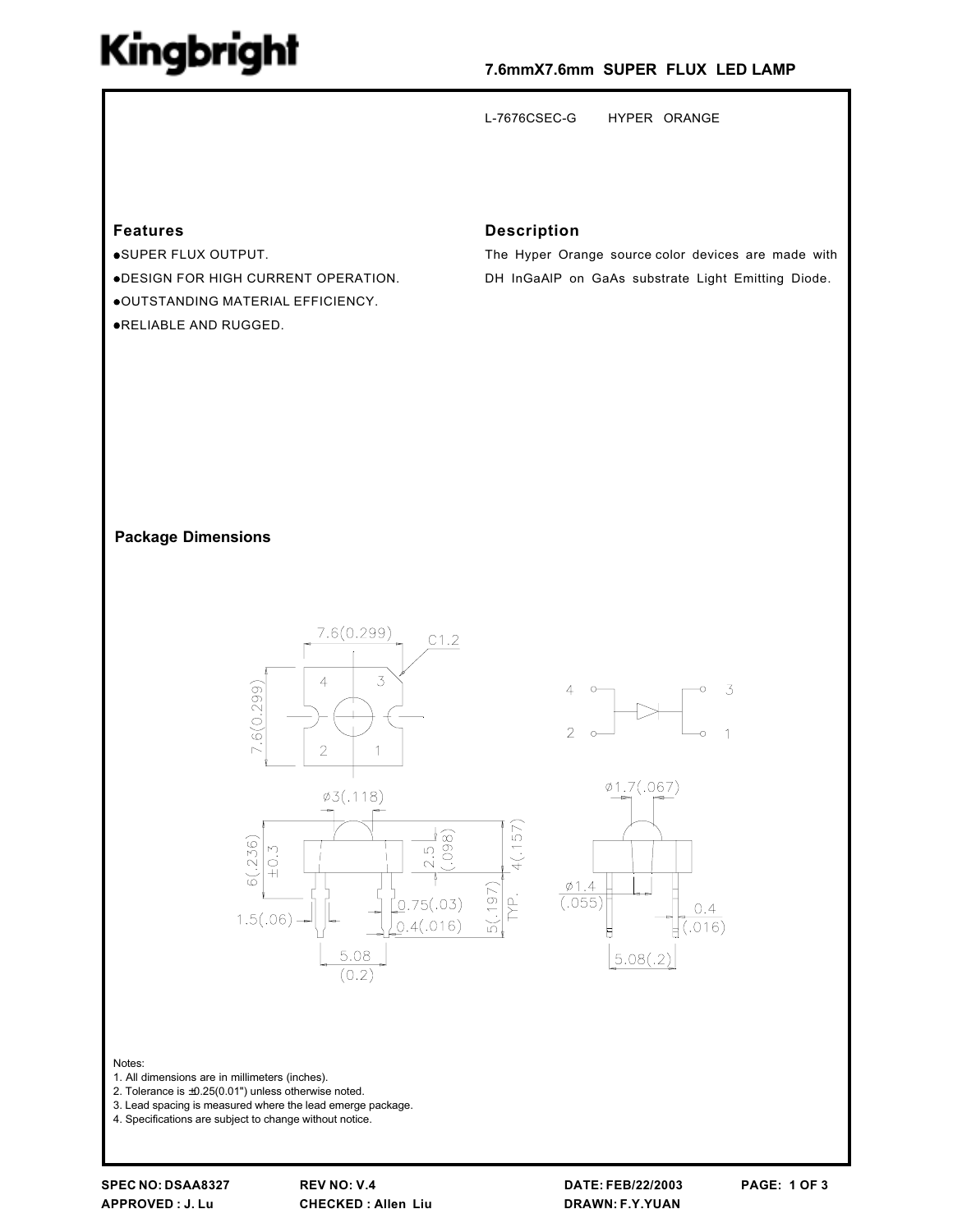# Kingbright

| <b>Selection Guide</b> |                        |                    |                                                |       |                  |  |  |  |  |
|------------------------|------------------------|--------------------|------------------------------------------------|-------|------------------|--|--|--|--|
| Part No.               | <b>Dice</b>            | Lens Type          | $\mathsf{I} \mathsf{v}$ (mcd)<br>@ 20 mA *70mA |       | Viewing<br>Angle |  |  |  |  |
|                        |                        |                    | Min.                                           | Typ.  | 201/2            |  |  |  |  |
| L-7676CSEC-G           | HYPER ORANGE (InGaAIP) | <b>WATER CLEAR</b> | 650                                            | 1200  | $70^{\circ}$     |  |  |  |  |
|                        |                        |                    | *1800                                          | *3500 |                  |  |  |  |  |

Notes:

1.01/2 is the angle from optical centerline where the luminous intensity is 1/2 the optical centerline value.<br>2. \* Luminous intensity with asterisk is measured at 70mA.

3. Drive current between 10mA and 30mA are recommended for long term performance.

4. Operation at current below 10mA is not recommended.

### Electrical / Optical Characteristics at TA=25°C

| Symbol               | Parameter                | <b>Device</b>       | Typ. | Max. | <b>Units</b> | <b>Test Conditions</b> |
|----------------------|--------------------------|---------------------|------|------|--------------|------------------------|
| $λ$ peak             | Peak Wavelength          | <b>Hyper Orange</b> | 630  |      | nm           | $IF = 20mA$            |
| λD                   | Dominate Wavelength      | <b>Hyper Orange</b> | 625  |      | nm           | $IF = 20mA$            |
| $\Delta \lambda$ 1/2 | Spectral Line Half-width | <b>Hyper Orange</b> | 20   |      | nm           | $IF = 20mA$            |
| C                    | Capacitance              | <b>Hyper Orange</b> | 20   |      | pF           | VF=0V;f=1MHz           |
| <b>V<sub>F</sub></b> | <b>Forward Voltage</b>   | <b>Hyper Orange</b> | 1.9  | 2.5  | $\vee$       | $IF = 20mA$            |
| IR.                  | <b>Reverse Current</b>   | <b>Hyper Orange</b> |      | 10   | uA           | $V_R = 5V$             |

### Absolute Maximum Ratings at TA=25°C

| Parameter                     | <b>Hyper Orange</b>                                  | <b>Units</b> |
|-------------------------------|------------------------------------------------------|--------------|
| Power dissipation             | 125                                                  | mW           |
| DC Forward Current            | 30                                                   | mA           |
| Peak Forward Current [1]      | 200                                                  | mA           |
| Reverse Voltage               | 5                                                    | $\vee$       |
| Operating/Storage Temperature | -40 $\mathrm{^{\circ}C}$ To +85 $\mathrm{^{\circ}C}$ |              |
| Lead Solder Temperature [2]   | 260°C For 5 Seconds                                  |              |

Notes:

1. 1/10 Duty Cycle, 0.1ms Pulse Width.

2. 2mm below package base.